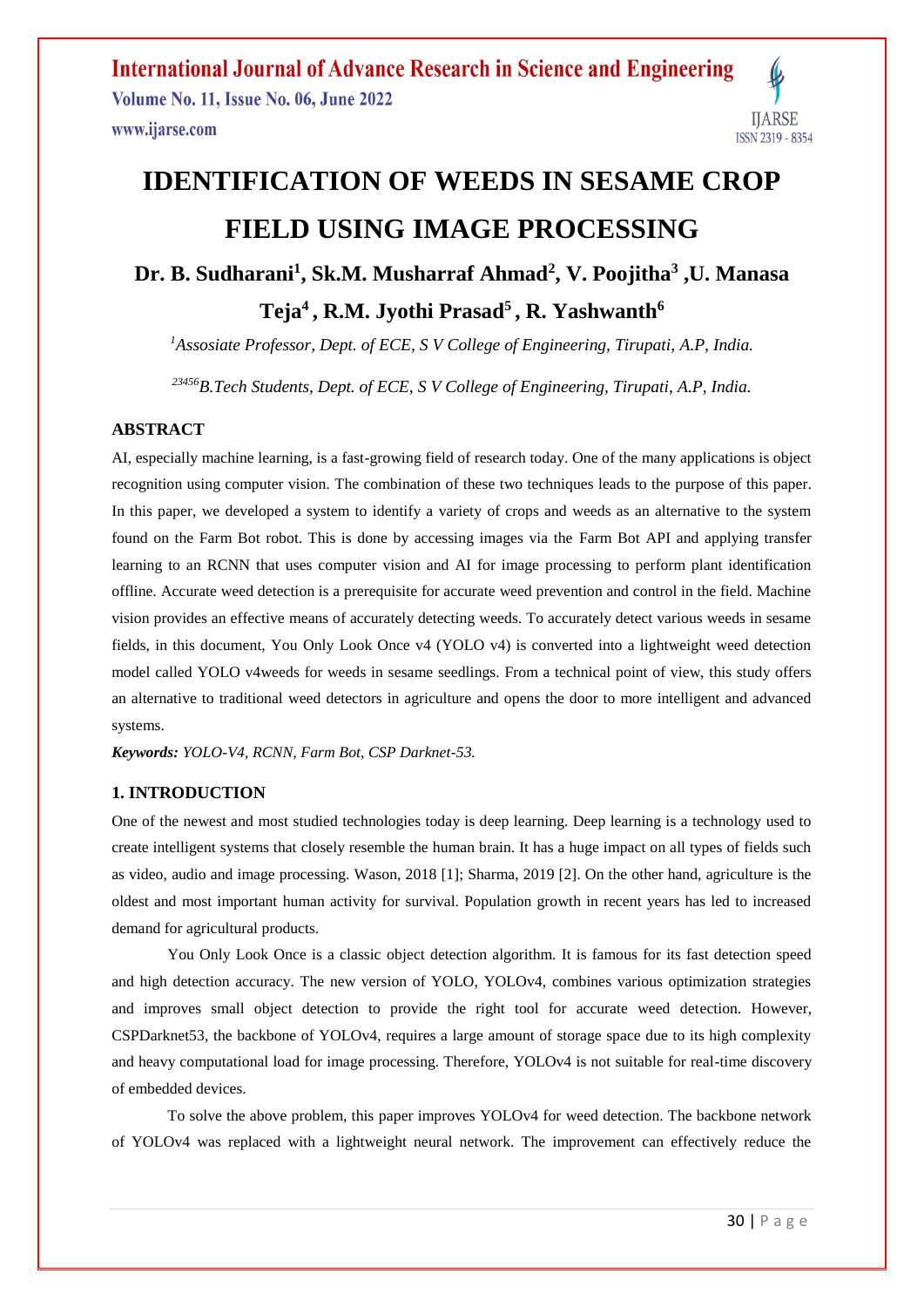**Volume No. 11, Issue No. 06, June 2022** 



www.ijarse.com

memory required for image processing and improve the small weed detection efficiency and accuracy in complex environment, making the model more suitable for deployment in embedded devices.

Another challenge to beneficial agriculture is the differentiation and segmentation of weeds that are harmful and beneficial to the crop. There are a few weeds that are helpful for the growth of the crop and participate in a symbiotic relationship that is beneficial for both, but in other cases and more often than not, the weeds present are damaging to the crop and consume all the nutrition's that are intended for the crop, they have to be removed.

#### **2. LITERATURE REVIEW**

The field this paper is based on has been researched many times before; in order to get an overview of the previously done work, this chapter analyses some of those documents for the paper.

Agriculture has always been an essential activity for survival. Over the last century, and more specific, over the last 15 years, agriculture has started to mechanise and digitise; due to this evolution and automation, labour flow was almost totally standardised. Nowadays, after introducing robotics and AI into agriculture there is no need of standardization, robots are working collaboratively with humans and learning from them how to realize the basic agriculture tasks such as weed detection, watering or seeding (Marinoudi, et al., 2019) [3].

Weed detection is one of those basic agriculture tasks that are being automatized and digitised, in this case, because of toxicity related to herbicides; so, reducing human intervention will make possible a decrease in the use of herbicides, increasing health care. To achieve this, robots able to detect plants and classify them into crop or weed are now introduced into agriculture (Dankhara, et al., 2019) [4]. This implementation has been done in multiples studies such as Dankhara, et al., 2019, where Internet of Things IoT is applied into an intelligent robot to differentiate crop and weed remotely. This paper shows an accuracy of 90%-96% depending on if it is used a Convolutional Neural Network CNN, a datasheet is being created or it is being used the training set.

Daman, et al., (2015) and Liang, et al., (2019) both introduce the use of automation into agriculture to identify weeds, and to do so, they make use of image processing techniques. [5] Daman, et al., (2015) implement those techniques into an herbicide sprayer robot, capturing images from a Raspberry Pi camera and extracting pixels' colours to process them with diverse techniques in order to know whether it is a weed or not. Results were more than successful, after placing plants and weeds randomly, the robot was tested and weeds were almost totally identified and sprayed, taking the processing stage approximately 3 seconds. [6] Liang, et al., (2019) implement image processing in drones instead of robots, that way, they not only detect weeds, but also monitor the growth of crops. By combining image processing and CNN in drones, they get different accuracies depending on the processing, which is from 98.8% with CNN to 85% using Histograms of Oriented Gradients (HOG).

Marzuki Mustafa, et al. (2007), have done research about the implementation of a real-time video processing. The crop is recorded and processed, offline, using various image processing techniques and a new developed algorithm that respond correctly to real time conditions. Finally, they achieved an accuracy over the 80% [7].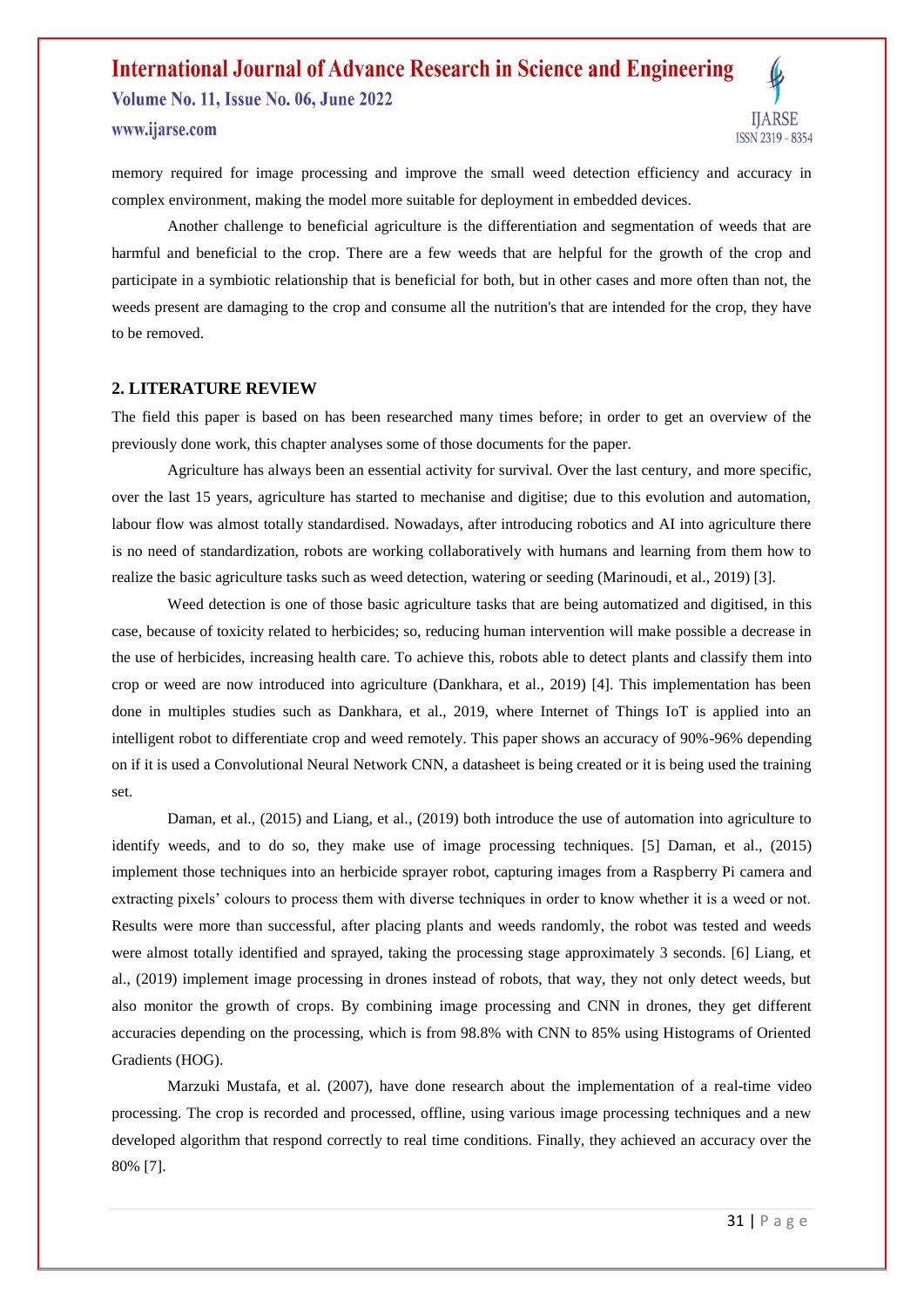**Volume No. 11, Issue No. 06, June 2022** 

www.ijarse.com



## **3. EXISTING SYSTEM**

This model's aim is to determine whether the image given is that of a crop or that of a weed. The algorithm does this with the help of a Recognition based convolution neural network, and it is trained by a custom data set that we ourselves have prepared.



FIG-1: CNN ARCHITECTURE

A custom image library of about 1300 images was collected in order to provide material to train the model.1000 of these were used to train the algorithm and 300 were used to test it. Then we used the RCNN model to train the model which involved 2 sub phases.

The VGG16 model was trained with the region proposals from the previously trained sections.

The system was successfully projecting an accuracy of 95.8%. An automated system designed to help identify plant diseases by the plant's appearance and visual symptoms could be of great help to amateurs in the gardening process and also trained professionals as a verification system in disease diagnostics. Advances in computer vision present an opportunity to expand and enhance the practice of precise plant protection and extend the market of computer vision applications in the field of precision agriculture**.**



## FIG-2: DATA FLOW DIAGRAM

**IJARSE** 

ISSN 2319 - 8354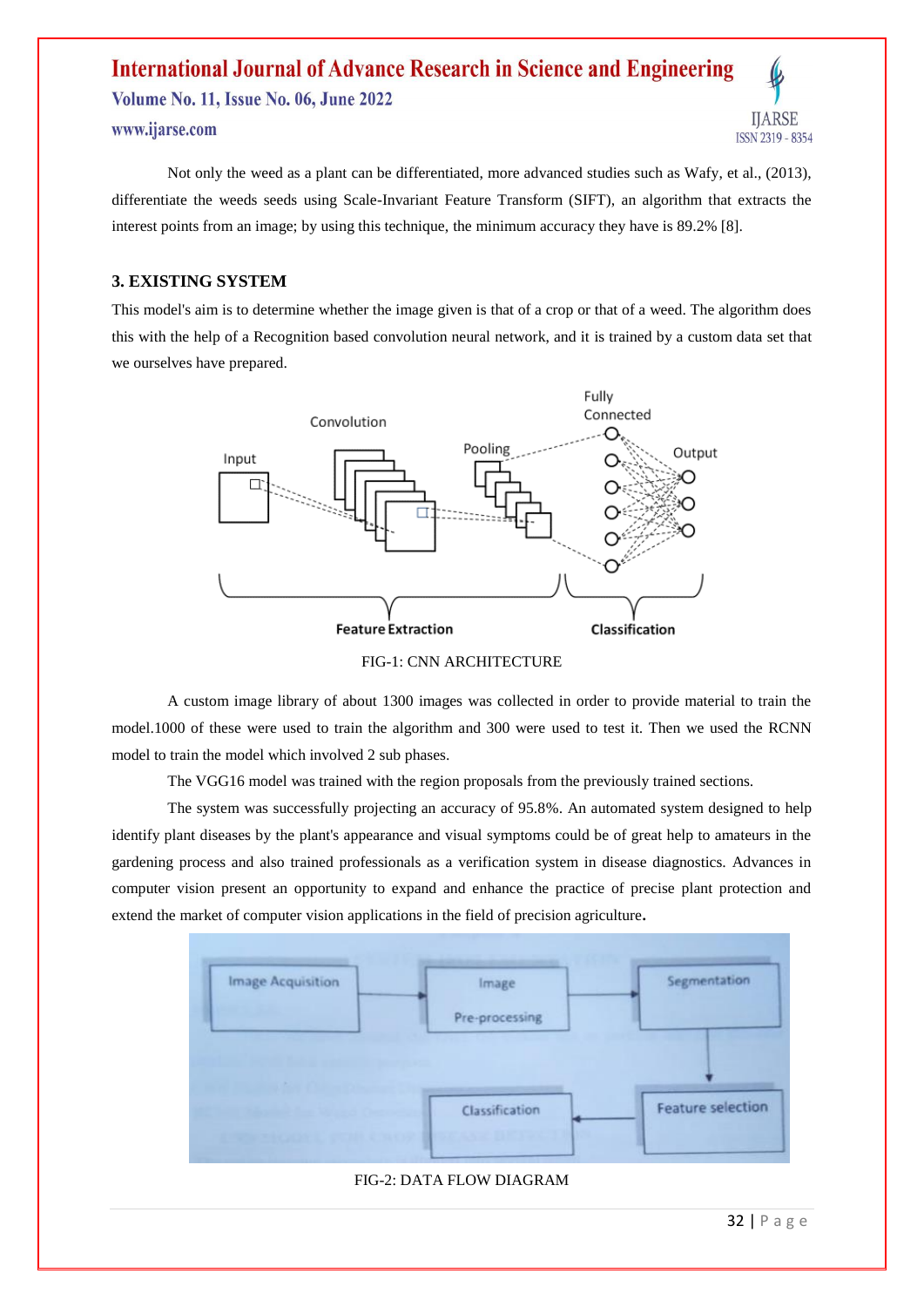**Volume No. 11, Issue No. 06, June 2022** 

www.ijarse.com



## **4. PROPOSED SYSTEM**

The System we propose will be developed with the help of **YOLO (You Only Look Once),** which is an object detection system targeted for real-time processing. YOLO is known for its fast detection speed and high detection accuracy. Unlike faster RCNN, YOLO is trained to do classification and boundary box regression at the same time. The input given is the part of the plant to detect if it is a weed or not.



## FIG-3: ARCHITECTURE

## **System Design**

System Design is the process of defining the architecture, modules, interfaces, and data of a system to meet specific requirements.

#### **System Elements**

• Architecture

A conceptual model that defines the structure, behaviour, and other representations of a system. You can use flowcharts to represent and describe your architecture.

• Module

A component in a system that performs one specific task. A combination of modules makes up a system.

• Component

Provides a specific function or group of related functions. It is made up of modules.

• Interface

This is a common boundary through which system components exchange information and interact.

• Data

Information and data flow control.

## **YOLOV4**

YOLOv4 is a SOTA (state-of-the-art) real-time Object Detection model. It was published in April 2020 by Alexey Bochkovsky; it is the 4th installment to YOLO. It achieved SOTA performance on the COCO dataset which consists of 80 different object classes.

YOLO is a one-stage detector.

#### **Backbone Network:**

The authors initially considered CSPResNext50, CSPDarknet53 and EfficientNet-B3 as the backbone networks. Finally, after a lot of testing and experimental results they chose CSPDarknet53 CNN. ("YOLOv4: Optimal Speed and Accuracy of Object Detection").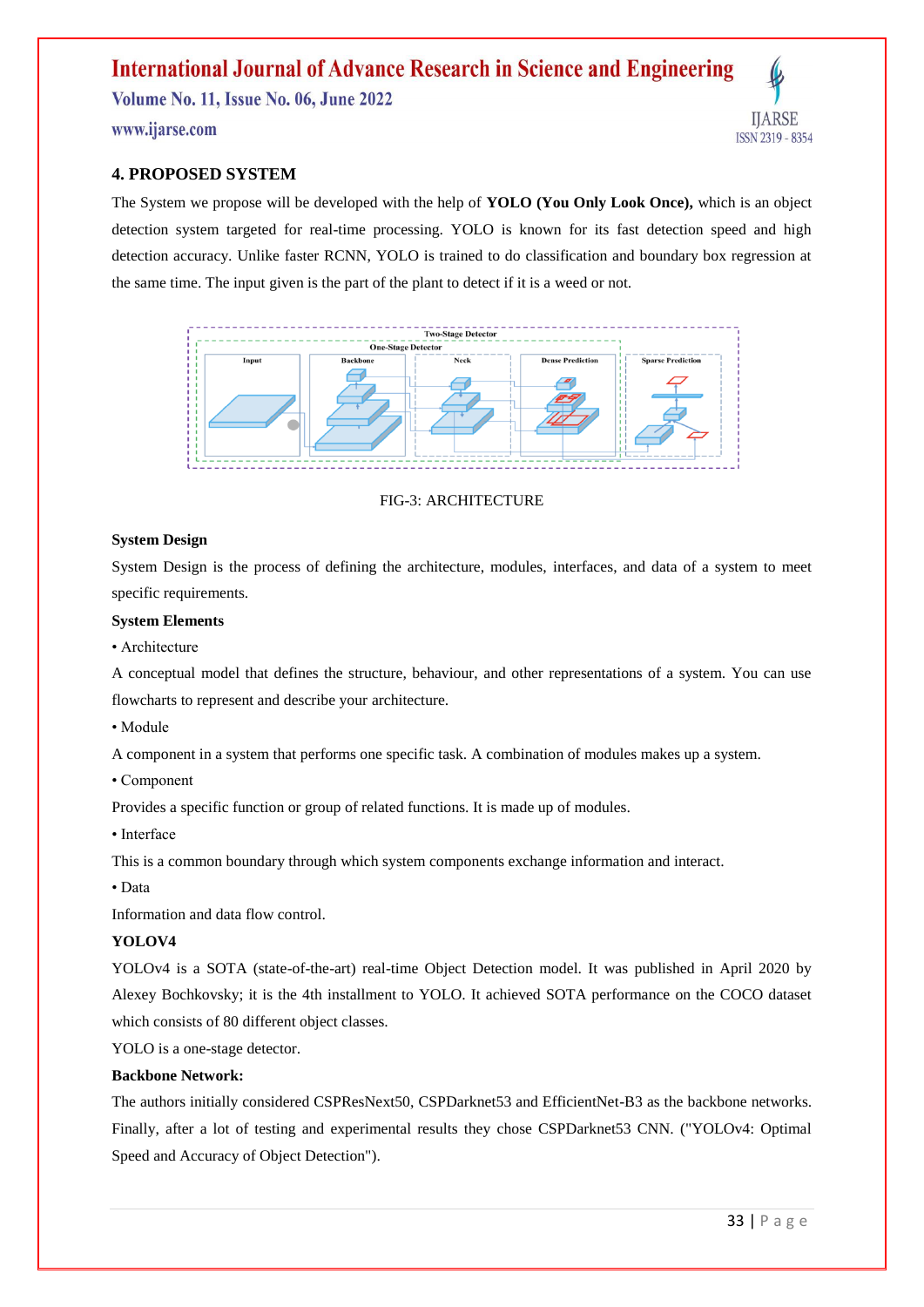## **International Journal of Advance Research in Science and Engineering Volume No. 11, Issue No. 06, June 2022** www.ijarse.com ISSN 2319 - 8354

CSPDarkNet53 is based on the DenseNet design. It concatenates the previous inputs with the current input before proceeding into the dense layers - this is referred to as the Dense connectivity pattern. CSPDarkNet53 consists of two blocks:

- Convolutional Base Layer
- Cross Stage Partial (CSP) Block



FIG-4: Containing DenseNet & CSP.

| Table 1: Darknet-53 |
|---------------------|
|---------------------|

|  | Type                 | <b>Filters Size</b> |                | Output           |
|--|----------------------|---------------------|----------------|------------------|
|  | Convolutional        | 32                  | $3 \times 3$   | $256 \times 256$ |
|  | Convolutional        | 64                  | $3 \times 3/2$ | $128 \times 128$ |
|  | Convolutional        | 32                  | $1 \times 1$   |                  |
|  | 1x Convolutional     | 64                  | $3 \times 3$   |                  |
|  | Residual             |                     |                | $128 \times 128$ |
|  | Convolutional        | 128                 | $3 \times 3/2$ | 64 x 64          |
|  | Convolutional        | 64                  | $1 \times 1$   |                  |
|  | 2x Convolutional     | 128                 | $3 \times 3$   |                  |
|  | Residual             |                     |                | $64 \times 64$   |
|  | Convolutional        | 256                 | $3 \times 3/2$ | $32 \times 32$   |
|  | Convolutional        | 128                 | $1 \times 1$   |                  |
|  | 8x Convolutional 256 |                     | $3 \times 3$   |                  |
|  | Residual             |                     |                | $32 \times 32$   |
|  | Convolutional        | 512                 | $3 \times 3/2$ | $16 \times 16$   |
|  | Convolutional        | 256                 | $1 \times 1$   |                  |
|  | 8x Convolutional     | 512                 | $3 \times 3$   |                  |
|  | Residual             |                     |                | $16 \times 16$   |
|  | Convolutional        | 1024                | $3 \times 3/2$ | $8 \times 8$     |
|  | Convolutional        | 512                 | $1 \times 1$   |                  |
|  | 4x Convolutional     | 1024                | $3 \times 3$   |                  |
|  | Residual             |                     |                | $8 \times 8$     |
|  | Avgpool              |                     | Global         |                  |
|  | Connected<br>Softmax |                     | 1000           |                  |

**IJARSE**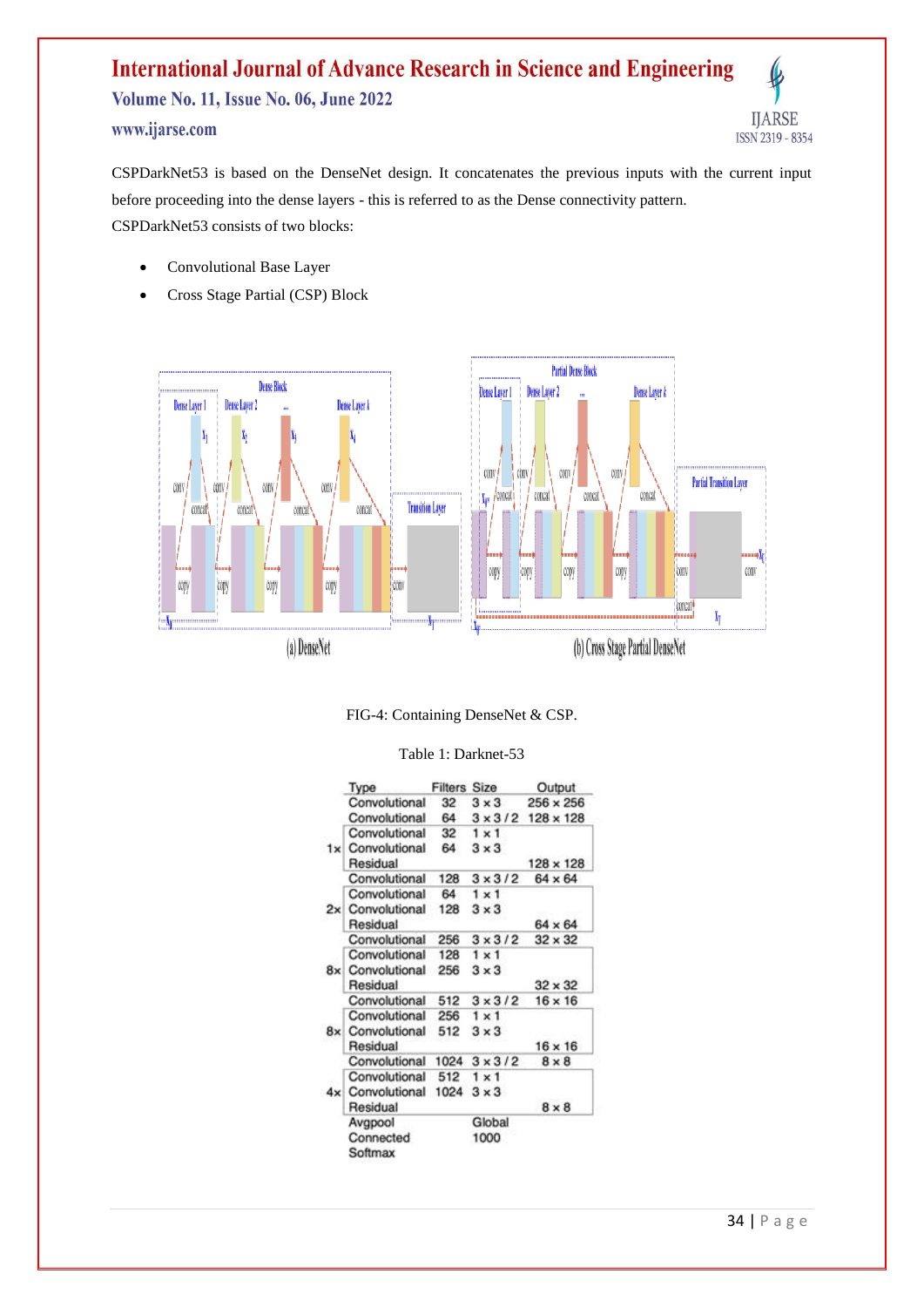**Volume No. 11, Issue No. 06, June 2022** 



www.ijarse.com

CSPDarknet53 is a convolutional neural network and backbone for object detection that uses DarkNet-53. It employs a CSPNet strategy to partition the feature map of the base layer into two parts and then merges them through a cross-stage hierarchy. The use of a split and merge strategy allows for more gradient flow through the network.

This **CNN** is used as the backbone for YOLOv4.





FIG-5: THE OUPUT IMAGE

## **5. METHODS OR TECHNIQUES USED**

As the aim of this paper is implementing a weed detection system, it will be reached by creating a program able to identify crops and weeds using image processing techniques.



## FIG-6: FLOWCHART

This paper work describes the methodology for weed detection process in sesame crops. It follows seven steps. The task flow is shown in Figure 1. The tasks and process represent the steps of the algorithm. Our algorithm includes the following steps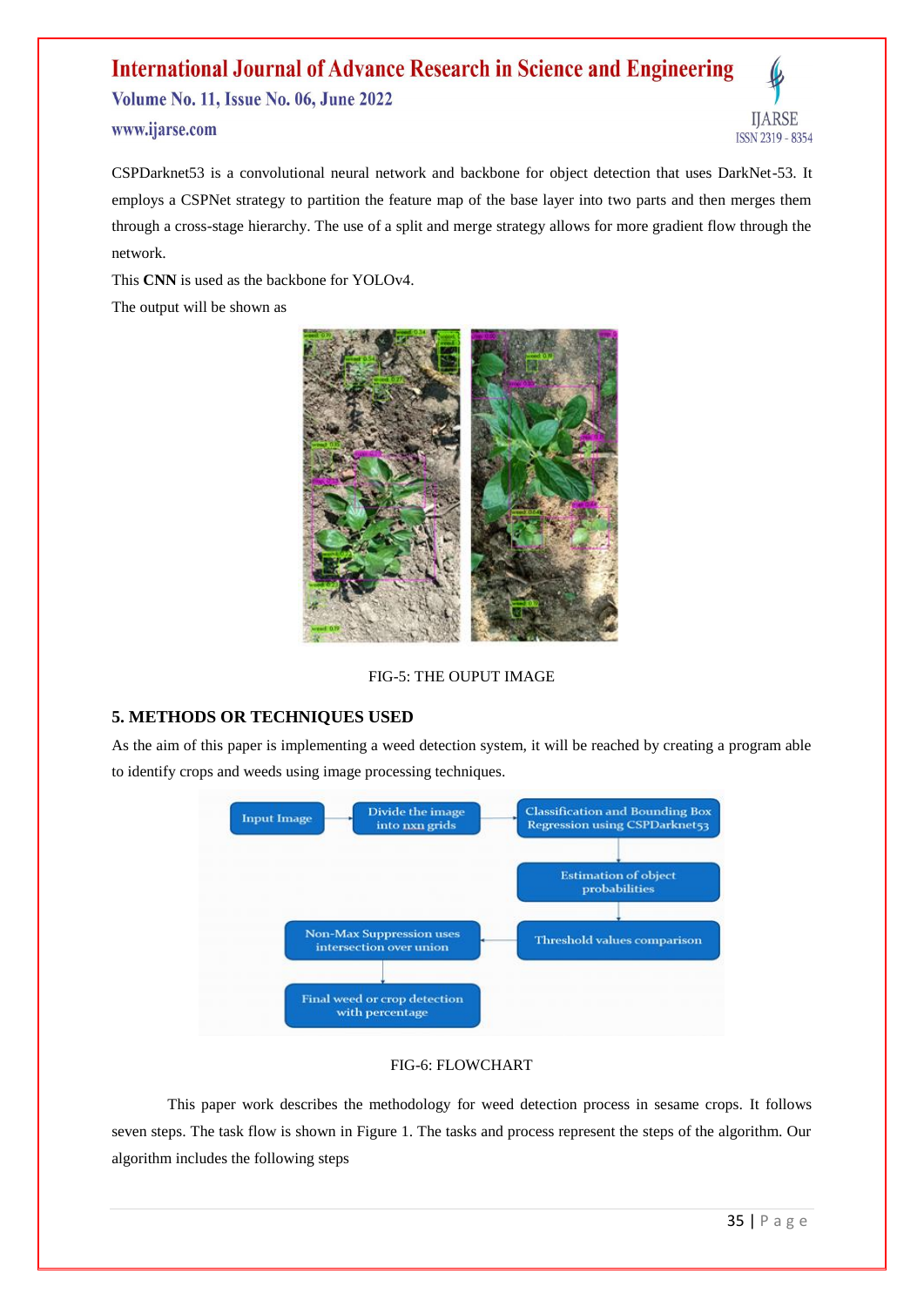# **International Journal of Advance Research in Science and Engineering Volume No. 11, Issue No. 06, June 2022**

www.ijarse.com

This paper's aim is reached by using DL to develop a program capable of identifying crops and weeds, therefore the strategy followed will be the one denominated as 'Design and Creation' Oates, 2006. This strategy aims to contribute to knowledge by developing new IT products, such as models, methodologies, concepts or systems



## FIG-7: DESIGN AND CREATION PROCESS

## **CONVOLUTION NEURAL NETWORK**

A Convolution Neural Network (ConvNet/CNN) is a Deep Learning algorithm which can take in an input image, assign importance (learnable weights and biases) to various aspects/objects in the image and be able to differentiate one from the other. The pre-processing required in a ConvNet is much lower as compared to other classification algorithms. While in primitive methods filters are hand-engineered, with enough training, ConvNets have the ability to learn these filters/characteristics.

The architecture of a ConvNet is analogous to that of the connectivity pattern of Neurons in the Human Brain and was inspired by the organization of the Visual Cortex. Individual neurons respond to stimuli only in a restricted region of the visual field.

There are two types of results to the operation one in which the convolved feature is reduced in dimensionality as compared to the input, and the other in which the dimensionality is either increased or remains the same.

Adding a Fully-Connected layer is a (usually) cheap way of learning non-linear combinations of the high-level features as represented by the output of the convolutional layer. The Fully-Connected layer is learning a possibly non-linear function in that space.

#### **6.RESULTS**

In weed detection, the system automatically detects weed when the user inputs only an image, determines whether the image is a weed or crop, and outputs it as text. This avoids inefficient manual work and increases

**IJARSE** 

ISSN 2319 - 8354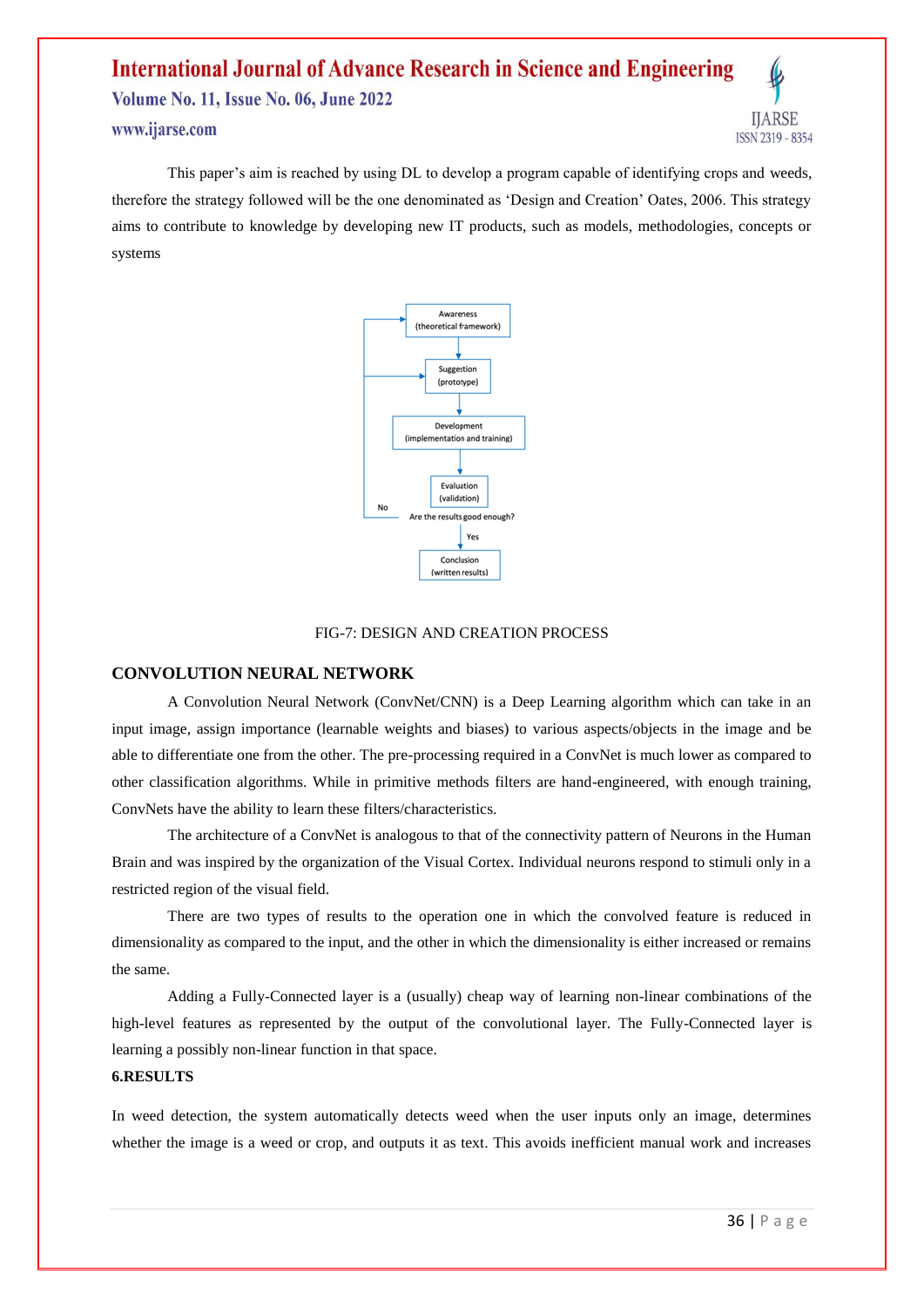**Volume No. 11, Issue No. 06, June 2022** www.ijarse.com

IJARSE ISSN 2319 - 8354

efficiency and productivity. The Input can also be video and the output will be a video containing the detection of the weed & crop.



FIG-8: INPUT IMAGE OF THE MODEL



FIG-9: OUTPUT IMAGE OF THE MODEL

[('weed', '65.83', (179.45, 213.83, 99.66, 375.27)), ('weed', '70.74', (262.40, 539.62, 60.80, 79.91)), ('crop', '90.0',  $(436.24, 329.93, 233.53, 547.08))$ 

FIG-10: TEXT FILE OF THE OUTPUT IMAGE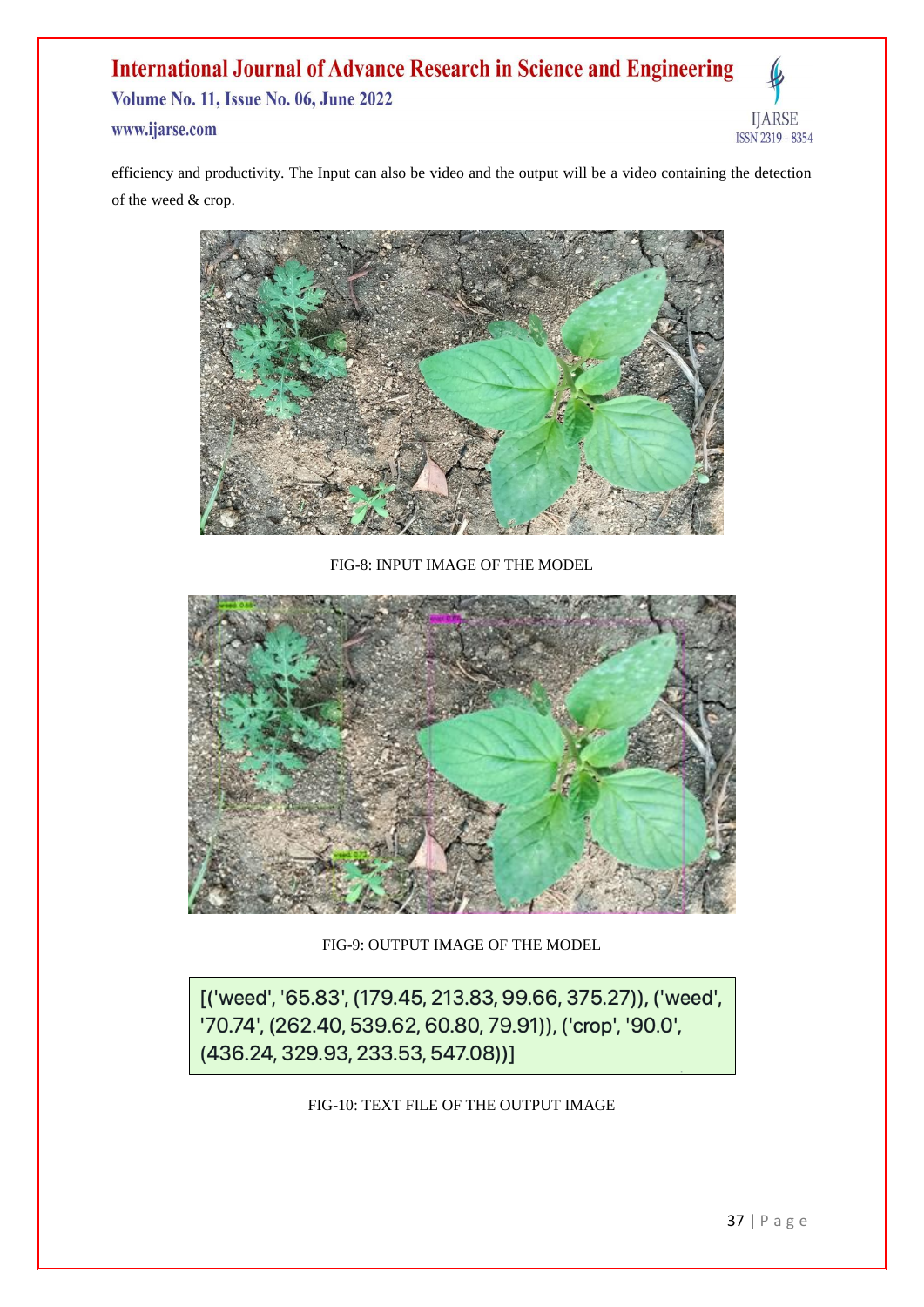**Volume No. 11, Issue No. 06, June 2022** 

www.ijarse.com



## **7. CONCLUSION**

In conclusion, the undertaking developed in this thesis has successfully performed the fundamental goal set. The main intention of this thesis turned into the implementation of a machine able to discover plants and weeds the usage of ANNs with snap shots captured via the Farm Bot that allows you to later be compared with Farm Bot built-in weed detector. The accuracy obtained isn't of a one hundred%, however the community differentiates nicely sufficient the extraordinary kind of flowers it's been educated on. consequently, the primary purpose of the thesis is taken into consideration as finished.

Comparative experiments show that our version accomplished higher normal performance than YOLOv4, YOLOv4-tiny, YOLOv3, and YOLOv3-tiny, as evidenced by means of its mmAP of 88.46%, common detection time of 12.65 ms, and weight of 159.0 MB. this means the proposed version can correctly detect the sesame seedlings and various weeds within the complex scene of sesame subject, and be without difficulty implemented to embedded gadget. however, the detection impact of our version on a few pix is confined with the aid of the fact that: there are especially few objectives of some weed kinds within the images of our dataset, that is, the schooling samples are unbalanced, with an inter-magnificence distinction of image capabilities; as an end result, the capabilities of some goals aren't sufficiently extracted all through model training. This hassle will be solved in future research.

## **8. FUTURE SCOPE**

Here, a few viable future tasks primarily based in this thesis are proposed. Deeper research on the topic of this thesis can be achieved by way of thinking about the creation of the neural network from scratch, instead of the usage of transfer learning on an existing network. via creating the community architecture there may be more manipulate over its studying technique. any other viable subject matter to research primarily based in this thesis is the implementation of a weed detector contemplating a larger wide variety of crop and weed kinds, no longer most effective spinach, cleavers and dandelions. eventually, the implementation of an automated FarmBot weed removal based totally on DL detection could be an interesting topic to don't forget, for the reason that the cutting-edge weed elimination machine of FarmBot can't discover weeds placed near a crop.

## **9. REFERENCES**

[1]. Wason, R., 2018. Deep Learning: Evolution and expansion. Cognitive Systems Research, Issue 52, pp. 701- 708.

[2]. Sharma, O., 2019. Deep Challenges Associated with Deep Learning. In: 2019 International Conference on Machine Learning, Big Data, Cloud and Parallel Computing (COMITCon). Faridabad, India: s.n., pp. 72-75.

[3]. Marinoudi, V., Sorensen, C., Pearson, S. & Bochtis, D., 2019. Robotics and labour in agriculture. A context consideration. Biosystems Engineering, pp. 111-121.

[4]. Dankhara, F., Patel, K. & Doshi, N., 2019. Analysis of robust weed detection techniques based on the Internet of Things (IoT). Coimbra, Portugal, Elsevier B.V, pp. 696-701.